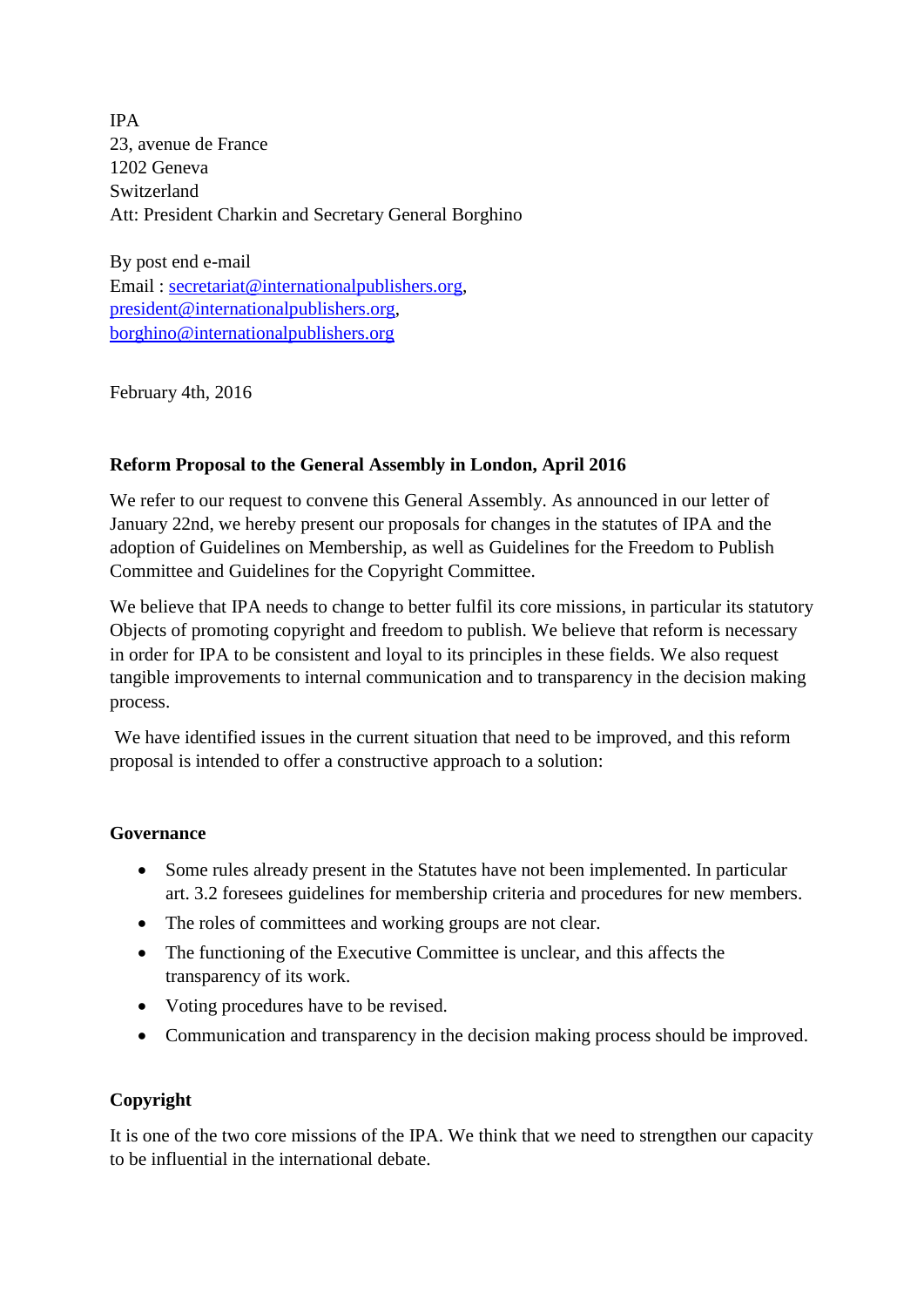## **Freedom to Publish**

It is the second core mission of the IPA and rules for reinforcing this function are required.

#### **1. Governance.**

We propose to change the Statutes in order to:

- Better identify the role of the Executive Committee, and the limit of its delegated power.
- Reinforce the role of the Copyright and Freedom to Publish Committees, establishing them as permanent statutory bodies.
- Increase the transparency in the determination of membership fees.

In order to be able to exercise better governance, we propose to adopt three sets of guidelines:

- Guidelines on Admission, Maintenance and Termination of Membership.
- Guidelines for the Freedom to Publish Committee.
- Guidelines for the Copyright Committee.

# **2. Copyright**

We consider important that the Copyright Committee is mentioned in the Statutes, but we do not propose significant changes in the current role and functioning of the Committee.

However, we do suggest that the Executive Committee will present to the Assembly the strategy on this topic, including:

- Clear resource allocation.
- Strategy on the need to have access to competences, including how the current staff situation may solve a long term need to have appropriate professional resources in IPA.
- Improving dialogue with other stakeholders, in particular libraries and authors.
- Improving the involvement of publisher associations in the work on this matter.

## **3. Freedom to Publish**

We propose to ensure higher independence of the Freedom to Publish Committee and review its functioning.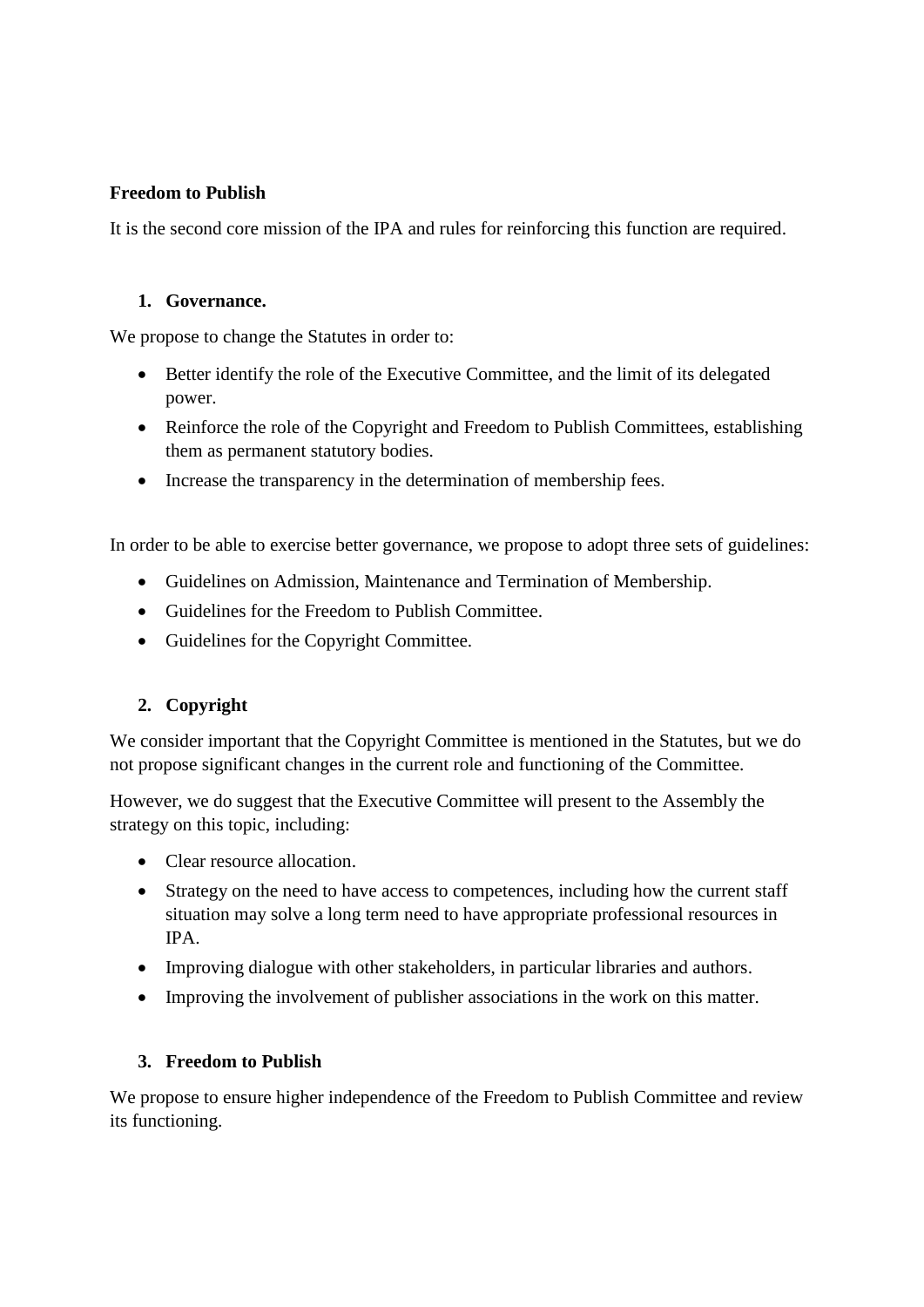We believe that these changes must not remain superficial, but must be well conceived and profound in order to achieve reform that will better equip IPA to pursue its objectives in future.

## **4. The coming General Assembly**

For the coming General Assembly, we propose the following on the agenda:

- Presentation of and discussion on our reform package with other members. We invite all members to contribute to a proposal. We do not regard our package as carved in stone.
- Adoption of the proposed changes to the Statutes.
- Adoption of the proposed guidelines.
- Presentation by the Executive Committee and the Secretary General of IPA strategy, including how to allocate resources to achieve the goals of IPA and how to implement the new Statutes and guidelines (if adopted).
- Presentation by the Chair of the Membership Committee on how to run a process assessing members' (old and new) compliance with new Guidelines and Statutes (if adopted).
- Presentation by the Executive Committee and Secretary General of plans to improve internal communication and achieve transparency in the decision making process.

If the Executive committee and Secretary General would like us to provide further information on possible areas of improvement, we will be happy to do so.

Kind regards,

**Timo Julkunen** President Suomen Kustannusydistys *Finnish PA*

**Vincent Montagne** President Syndicat National de l'Edition *French PA*

Jung

**Heinrich Riethmüller** President Börsenverein des Deutschen Buchhandel *German PA*

Dimich mithinile